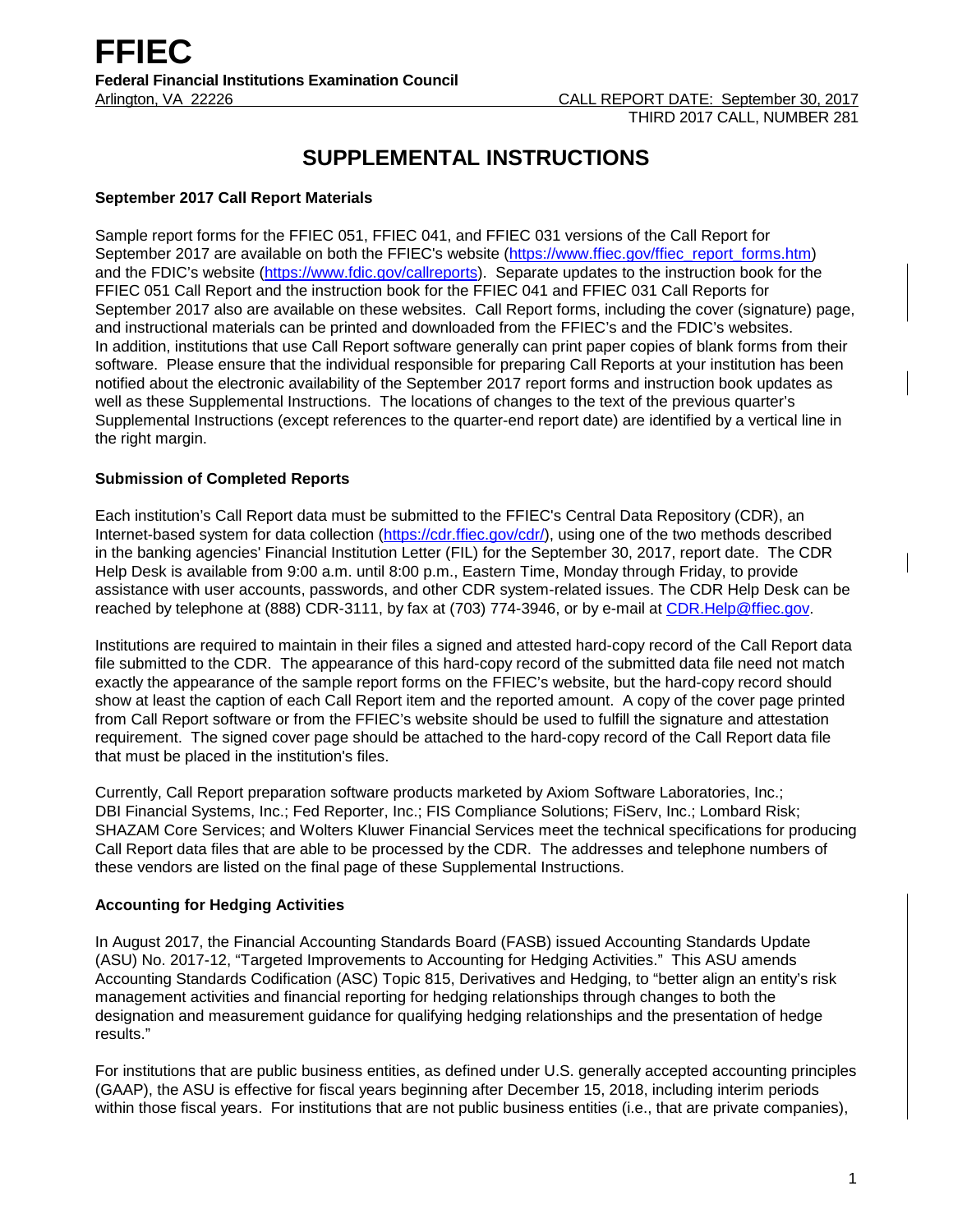the ASU is effective for fiscal years beginning after December 15, 2019, and interim periods beginning after December 15, 2020. Refer to the Glossary entries for "public business entity" and "private company" in the Call Report instructions for further information on these terms.

Early application of the ASU is permitted for all institutions in any interim period or fiscal year before the effective date of the ASU. Further, the ASU specifies transition requirements and offers transition elections for hedging relationships existing on the date of adoption (i.e., hedging relationships in which the hedging instrument has not expired, been sold, terminated, or exercised or for which the institution has not removed the designation of the hedging relationship). These transition requirements and elections should be applied on the date of adoption of the ASU and the effect of adoption should be reflected as of the beginning of the fiscal year of adoption (i.e., the initial application date). Thus, if an institution early adopts the ASU in an interim period, any adjustments shall be reflected as of the beginning of the fiscal year that includes the interim period of adoption, e.g., as of January 1 for a calendar year institution. An institution that early adopts ASU 2017-12 in an interim period for U.S. GAAP financial reporting purposes should also early adopt the ASU in the same period for Call Report purposes.

The Call Report instructions, including the Glossary entry for "Derivative Contracts," will be revised to conform to the ASU at a future date.

For additional information, institutions should refer to ASU 2017-12, which is available at [http://www.fasb.org/jsp/FASB/Document\\_C/DocumentPage?cid=1176169282347&acceptedDisclaimer=true.](http://www.fasb.org/jsp/FASB/Document_C/DocumentPage?cid=1176169282347&acceptedDisclaimer=true)

#### **Regulatory Capital Treatment of Certain Centrally-Cleared Derivative Contracts**

On August 14, 2017, the banking agencies issued supervisory guidance on the regulatory capital treatment of certain centrally-cleared derivative contracts in light of recent changes to the rulebooks of certain central counterparties. Under the previous requirements of these central counterparties' rulebooks, variation margin transferred to cover the exposure that arises from marking cleared derivative contracts, and netting sets of such contracts, to fair value was considered collateral pledged by one party to the other, with title to the collateral remaining with the posting party. These derivative contracts are referred to as collateralized-tomarket contracts. Under the revised rulebooks of certain central counterparties, variation margin for certain centrally-cleared derivative contracts, and certain netting sets of such contracts, is considered a settlement payment for the exposure that arises from marking these derivative contracts and netting sets to fair value, with title to the payment transferring to the receiving party. In these circumstances, the derivative contracts and netting sets are referred to as settled-to-market contracts.

Under the agencies' regulatory capital rules, in general, an institution must calculate the trade exposure amount for a cleared derivative contract, or a netting set of such contracts, by using the methodology described in section 34 of the rules to determine (i) the current credit exposure and (ii) the potential future exposure of the derivative contract or netting set of such contracts for purposes of the standardized approach risk-based capital calculation and the supplementary leverage ratio calculation. The risk-weighted asset calculations under the advanced approaches capital framework have similar requirements. Current credit exposure is determined by reference to the fair value of each derivative contract as measured under U.S. GAAP. Potential future exposure is determined, in part, by multiplying each derivative contract's notional principal amount by a conversion factor. The conversion factors vary by the category (for example, interest rate, equity) and remaining maturity of the derivative contract. The regulatory capital rules provide that, for a derivative contract that is structured such that on specified dates any outstanding exposure is settled and the terms are reset so that the fair value of the contract is zero, the remaining maturity equals the time until the next reset date.

For the purpose of the regulatory capital rules, the August 2017 supervisory guidance states that if, after accounting and legal analysis, an institution determines that (i) the variation margin payment on a centrally cleared settled-to-market contract settles any outstanding exposure on the contract, and (ii) the terms are reset so that the fair value of the contract is zero, the remaining maturity on such a contract would equal the time until the next exchange of variation margin on the contract. In conducting its legal analysis to determine whether variation margin may be considered settlement of outstanding exposure under the regulatory capital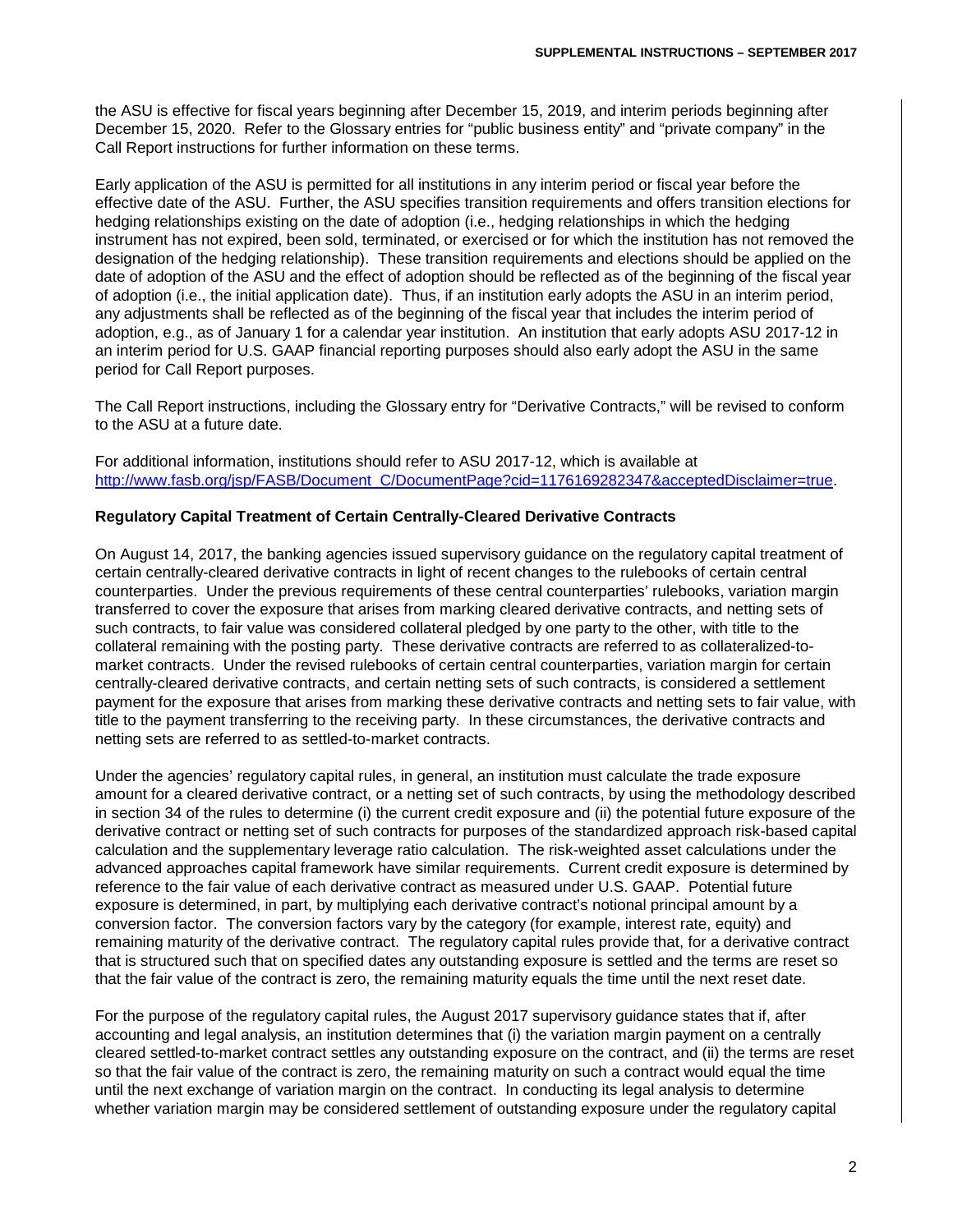rules, an institution should evaluate whether the transferor of the variation margin has relinquished all legal claims to the variation margin and whether the payment of variation margin constitutes settlement under the central counterparty's rulebook, any other applicable agreements governing the derivative contract, and applicable law. Among other requirements, a central counterparty's rulebook may require an institution to satisfy additional obligations, such as payment of other expenses and fees, in order to recognize payment of variation margin as satisfying settlement under the rulebook. The legal and accounting analysis performed by the institution should take all such requirements into account.

Institutions should refer to the supervisory guidance in its entirety for purposes of determining the appropriate regulatory capital treatment of settled-to-market contracts under the regulatory capital rules. This guidance is available at [https://www.fdic.gov/news/news/financial/2017/fil17033a.pdf.](https://www.fdic.gov/news/news/financial/2017/fil17033a.pdf)

#### **Premium Amortization on Purchased Callable Debt Securities**

In March 2017, the FASB issued ASU No. 2017-08, "Premium Amortization on Purchased Callable Debt Securities." This ASU amends ASC Subtopic 310-20, Receivables – Nonrefundable Fees and Other Costs (formerly FASB Statement No. 91, "Accounting for Nonrefundable Fees and Costs Associated with Originating or Acquiring Loans and Initial Direct Costs of Leases"), by shortening the amortization period for premiums on callable debt securities that have explicit, non-contingent call features and are callable at fixed prices and on preset dates. Under existing U.S. GAAP, the premium on such a callable debt security generally is required to be amortized as an adjustment of yield over the contractual life of the debt security. Under the ASU, the excess of the amortized cost basis of such a callable debt security over the amount repayable by the issuer at the earliest call date (i.e., the premium) must be amortized to the earliest call date (unless the institution applies the guidance in ASC Subtopic 310-20 that allows estimates of future principal prepayments to be considered in the effective yield calculation when the institution holds a large number of similar debt securities for which prepayments are probable and the timing and amount of the prepayments can be reasonably estimated). If the call option is not exercised at its earliest call date, the institution must reset the effective yield using the payment terms of the debt security.

The ASU does not change the accounting for debt securities held at a discount. The discount on such debt securities continues to be amortized to maturity (unless the Subtopic 310-20 guidance mentioned above is applied).

For institutions that are public business entities, as defined under U.S. GAAP, the new standard is effective for fiscal years beginning after December 15, 2018, including interim periods within those fiscal years. For institutions that are not public business entities (i.e., that are private companies), the new standard is effective for fiscal years beginning after December 15, 2019, and interim periods within fiscal years beginning after December 15, 2020.

Early application of the new standard is permitted for all institutions, including adoption in an interim period of 2017 or a subsequent year before the applicable effective date for an institution. If an institution early adopts the ASU in an interim period, the cumulative-effect adjustment shall be reflected as of the beginning of the fiscal year of adoption.

An institution must apply the new standard on a modified retrospective basis as of the beginning of the period of adoption. Under the modified retrospective method, an institution should apply a cumulative-effect adjustment to affected accounts existing as of the beginning of the fiscal year the new standard is adopted. The cumulative-effect adjustment to retained earnings for this change in accounting principle should be reported in Call Report Schedule RI-A, item 2.

For additional information, institutions should refer to ASU 2017-08, which is available at [http://www.fasb.org/jsp/FASB/Document\\_C/DocumentPage?cid=1176168934053&acceptedDisclaimer=true.](http://www.fasb.org/jsp/FASB/Document_C/DocumentPage?cid=1176168934053&acceptedDisclaimer=true)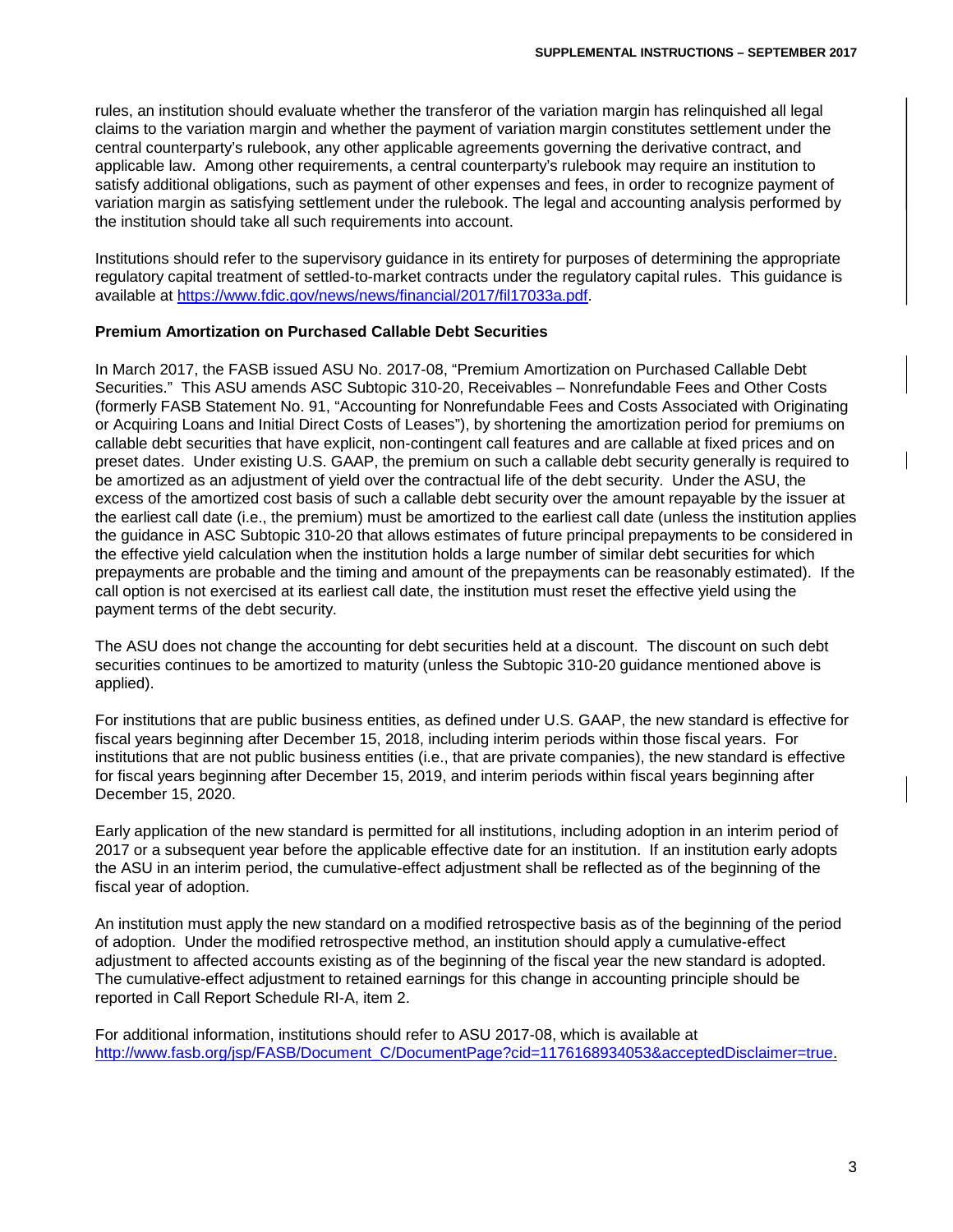#### **Recognition and Measurement of Financial Instruments: Investments in Equity Securities**

In January 2016, the FASB issued ASU 2016-01, "Recognition and Measurement of Financial Assets and Financial Liabilities." This ASU makes targeted improvements to U.S. GAAP. As one of its main provisions, the ASU requires investments in equity securities, except those accounted for under the equity method and those that result in consolidation, to be measured at fair value with changes in fair value recognized in net income. Thus, the ASU eliminates the existing concept of available-for-sale (AFS) equity securities, which are measured at fair value with changes in fair value generally recognized in other comprehensive income. To be classified as AFS under current U.S. GAAP, an equity security must have a readily determinable fair value and not be held for trading. In addition, for an equity security that does not have a readily determinable fair value, the ASU permits an entity to elect to measure the security at cost minus impairment, if any, plus or minus changes resulting from observable price changes in orderly transactions for the identical or a similar investment of the same issuer. When this election is made for an equity security without a readily determinable fair value, the ASU simplifies the impairment assessment of such an investment by requiring a qualitative assessment to identify impairment.

The ASU's measurement guidance for investments in equity securities also applies to other ownership interests, such as interests in partnerships, unincorporated joint ventures, and limited liability companies. However, the measurement guidance does not apply to Federal Home Loan Bank and Federal Reserve Bank stock.

For institutions that are public business entities, as defined under U.S. GAAP, ASU 2016-01 is effective for fiscal years beginning after December 15, 2017, including interim periods within those fiscal years. For all other entities, the ASU is effective for fiscal years beginning after December 15, 2018, and interim periods within fiscal years beginning after December 15, 2019. Early application of the ASU is permitted for all institutions that are not public business entities as of the fiscal years beginning after December 15, 2017, including interim periods within those fiscal years. Institutions must apply ASU 2016-01 for Call Report purposes in accordance with the effective dates set forth in the ASU.

With the elimination of AFS equity securities upon an institution's adoption of ASU 2016-01, the amount of net unrealized gains (losses) on these securities, net of tax effect, that is included in accumulated other comprehensive income (AOCI) on the Call Report balance sheet (Schedule RC, item 26.b) as of the adoption date will be reclassified (transferred) from AOCI into the retained earnings component of equity capital on the balance sheet (Schedule RC, item 26.a). Thereafter, changes in the fair value of (i.e., the unrealized gains and losses on) an institution's equity securities that would have been classified as AFS under existing U.S. GAAP will be recognized through net income rather than other comprehensive income (OCI). For an institution's holdings of equity securities without readily determinable fair values as of the adoption date, the measurement provisions of the ASU are to be applied prospectively to these securities.

For additional information, institutions should refer to ASU 2016-01, which is available at http://www.fasb.org/isp/FASB/Document\_C/DocumentPage?cid=1176167762170&acceptedDisclaimer=true.

#### **Recognition and Measurement of Financial Instruments: Fair Value Option Liabilities**

In addition to the changes in the accounting for equity securities discussed in the preceding section of these Supplemental Instructions, ASU No. 2016-01 requires an institution to present separately in OCI the portion of the total change in the fair value of a liability resulting from a change in the instrument-specific credit risk ("own credit risk") when the institution has elected to measure the liability at fair value in accordance with the fair value option for financial instruments. Until an institution adopts the own credit risk provisions of the ASU, U.S. GAAP requires the institution to report the entire change in the fair value of a fair value option liability in earnings. The ASU does not apply to other financial liabilities measured at fair value, including derivatives. For these other financial liabilities, the effect of a change in an entity's own credit risk will continue to be reported in net income.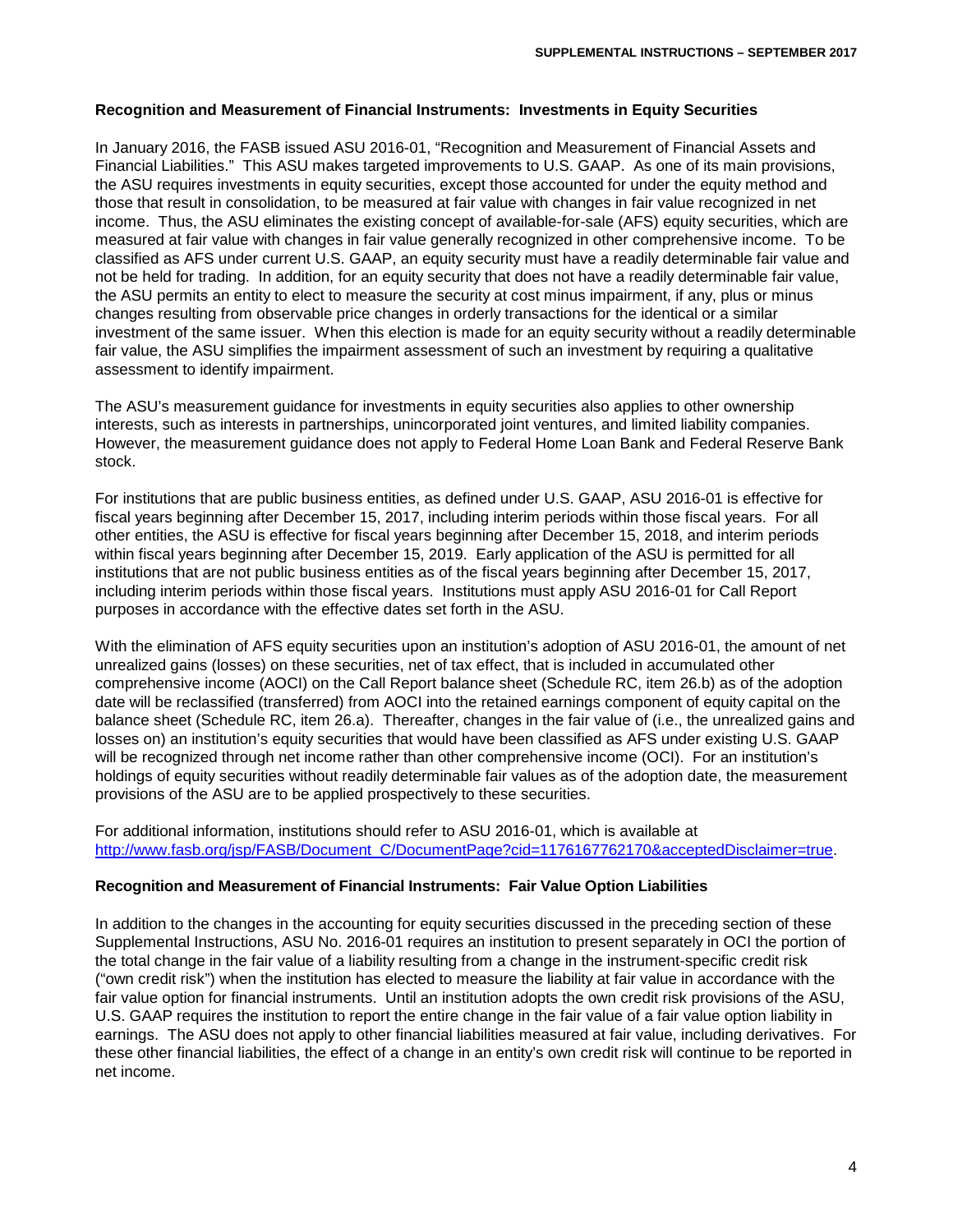The change due to own credit risk, as described above, is the difference between the total change in fair value and the amount resulting from a change in a base market rate (e.g., a risk-free interest rate). An institution may use another method that it believes results in a faithful measurement of the fair value change attributable to instrument-specific credit risk. However, it will have to apply the method consistently to each financial liability from period to period.

The effective dates of ASU 2016-01 are described in the preceding section of these Supplemental Instructions. Notwithstanding these effective dates, early application of the ASU's provisions regarding the presentation in OCI of changes due to own credit risk on fair value option liabilities is permitted for all entities for financial statements of fiscal years or interim periods that have not yet been issued or made available for issuance, and in the same period for Call Report purposes.

When an institution with a calendar year fiscal year adopts the own credit risk provisions of ASU 2016-01, the accumulated gains and losses as of the beginning of the fiscal year due to changes in the instrument-specific credit risk of fair value option liabilities, net of tax effect, are reclassified from Schedule RC, item 26.a, "Retained earnings," to Schedule RC, item 26.b, "Accumulated other comprehensive income." If an institution with a calendar year fiscal year chooses to early apply the ASU's provisions for fair value option liabilities in an interim period after the first interim period of its fiscal year, any unrealized gains and losses due to changes in own credit risk and the related tax effects recognized in the Call Report income statement during the interim period(s) before the interim period of adoption should be reclassified from earnings to OCI. In the Call Report, this reclassification would be from Schedule RI, item 5.l, "Other noninterest income," and Schedule RI, item 9, "Applicable income taxes," to Schedule RI-A, item 10, "Other comprehensive income," with a corresponding reclassification from Schedule RC, item 26.a, to Schedule RC, item 26.b.

Additionally, for purposes of reporting on Schedule RC-R, Part I, institutions should report in item 10.a, "Less: Unrealized net gain (loss) related to changes in the fair value of liabilities that are due to changes in own credit risk," the amount included in AOCI attributable to changes in the fair value of fair value option liabilities that are due to changes in the institution's own credit risk. Institutions should note that this AOCI amount is included in the amount reported in Schedule RC-R, Part I, item 3, "Accumulated other comprehensive income (AOCI)."

For additional information, institutions should refer to ASU 2016-01, which is available at [http://www.fasb.org/jsp/FASB/Document\\_C/DocumentPage?cid=1176167762170&acceptedDisclaimer=true.](http://www.fasb.org/jsp/FASB/Document_C/DocumentPage?cid=1176167762170&acceptedDisclaimer=true)

#### **New Revenue Recognition Accounting Standard**

In May 2014, the FASB issued ASU No. 2014-09, "Revenue from Contracts with Customers," which added ASC Topic 606, Revenue from Contracts with Customers. The core principle of Topic 606 is that an entity should recognize revenue at an amount that reflects the consideration to which it expects to be entitled in exchange for transferring goods or services to a customer as part of the entity's ordinary activities. ASU 2014-09 also added Topic 610, Other Income, to the ASC. Topic 610 applies to income recognition that is not within the scope of Topic 606, other Topics (such as Topic 840 on leases), or other revenue or income guidance. As discussed in the following section of these Supplemental Instructions, Topic 610 applies to an institution's sales of repossessed nonfinancial assets, such as other real estate owned (OREO). The sale of repossessed nonfinancial assets is not considered an "ordinary activity" because institutions do not typically invest in nonfinancial assets. ASU 2014-09 and subsequent amendments are collectively referred to herein as the "new standard."

The new standard specifically excludes financial instruments and other contractual rights or obligations within the scope of Topic 310, Receivables; Topic, 320, Investments – Debt and Equity Securities; Topic 815, Derivatives and Hedging; and certain other ASC Topics. Therefore, many common revenue streams in the financial sector, such as interest income, fair value adjustments, gains and losses on sales of financial instruments, and loan origination fees, are not within the scope of the new standard. The new standard may change the timing for the recognition of, and the presentation of, those revenue streams within the scope of ASC Subtopic 606-10, such as certain fees associated with credit card arrangements, underwriting fees and costs, and deposit-related fees.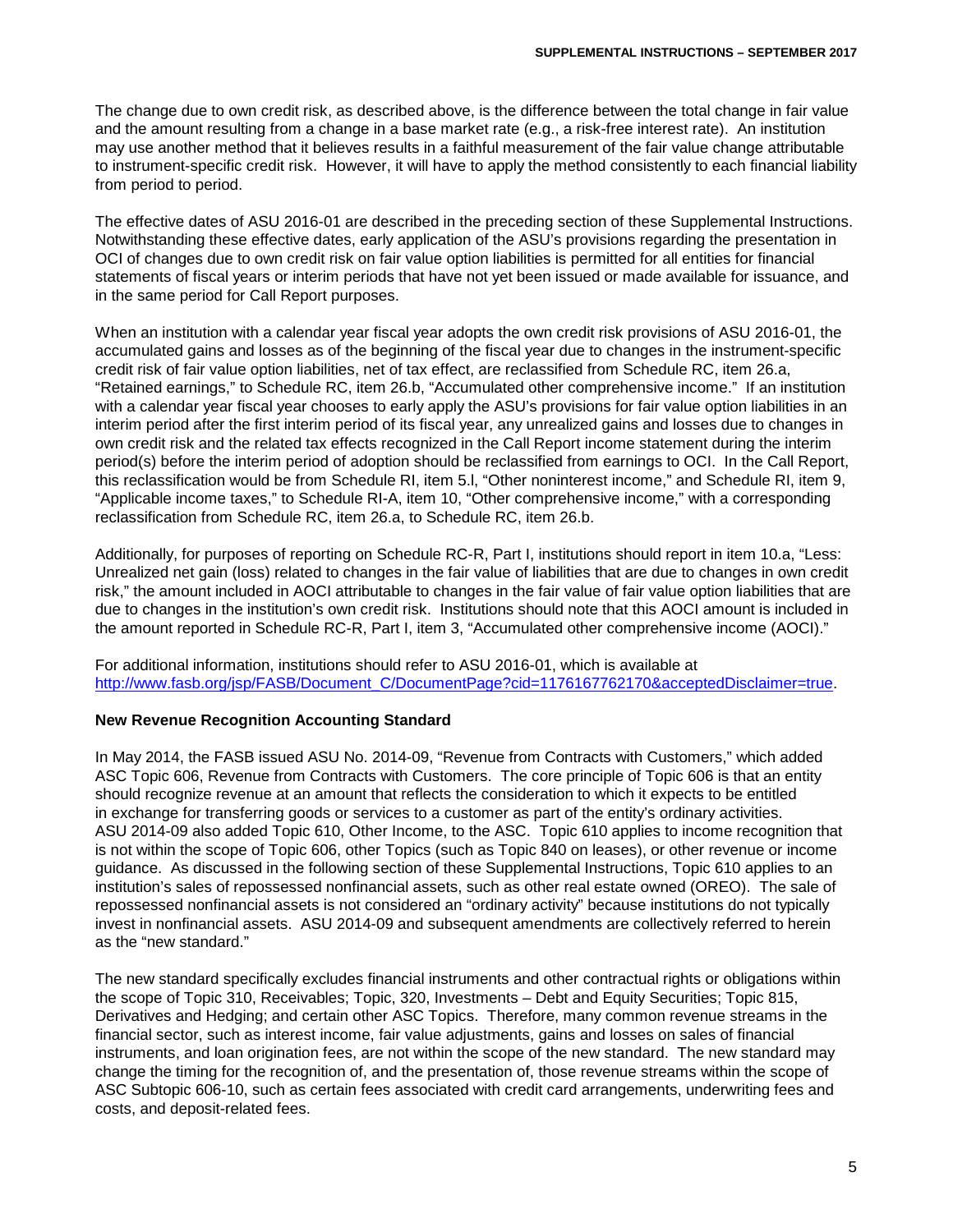For institutions that are public business entities, as defined under U.S. GAAP, the new standard is effective for fiscal years beginning after December 15, 2017, including interim reporting periods within those fiscal years. For institutions that are not public business entities (i.e., that are private companies), the new standard is effective for fiscal years beginning after December 15, 2018, and interim reporting periods within fiscal years beginning after December 15, 2019. Early application of the new standard is permitted for all institutions for fiscal years beginning after December 15, 2016, and interim reporting periods as prescribed in the new standard. If an institution chooses to early adopt the new standard for financial reporting purposes, the institution should implement the new standard in its Call Report for the same quarter-end report date.

For Call Report purposes, an institution must apply the new standard on a modified retrospective basis as of the effective date of the standard. Under the modified retrospective method, an institution should apply a cumulative-effect adjustment to affected accounts existing as of the beginning of the fiscal year the new standard is adopted. The cumulative-effect adjustment to retained earnings for this change in accounting principle should be reported in Call Report Schedule RI-A, item 2. An institution that early adopts the new standard must apply it in its entirety. The institution cannot choose to apply the guidance to some revenue streams and not to others that are within the scope of the new standard.

For additional information, institutions should refer to the new standard, which is available at [http://www.fasb.org/jsp/FASB/Page/SectionPage&cid=1176156316498.](http://www.fasb.org/jsp/FASB/Page/SectionPage&cid=1176156316498)

#### **Revenue Recognition: Accounting for Sales of OREO**

As stated in the preceding section, Topic 610 applies to an institution's sale of repossessed nonfinancial assets, such as OREO. When the new standard becomes effective at the dates discussed above, Topic 610 will eliminate the prescriptive criteria and methods for sale accounting and gain recognition for dispositions of OREO currently set forth in Subtopic 360-20, Property, Plant, and Equipment – Real Estate Sales. Under the new standard, an institution will recognize the entire gain or loss, if any, and derecognize the OREO at the time of sale if the transaction meets certain requirements of Topic 606. Otherwise, an institution will generally record any payments received as a deposit liability to the buyer and continue reporting the OREO as an asset at the time of the transaction.

The following paragraphs highlight key aspects of Topic 610 that will apply to seller-financed sales of OREO once the new standard takes effect. When implementing the new standard, an institution will need to exercise judgment in determining whether a contract (within the meaning of Topic 606) exists for the sale or transfer of OREO, whether the institution has performed its obligations identified in the contract, and what the transaction price is for calculation of the amount of gain or loss. For additional information, please refer to the Glossary entry for "Foreclosed Assets" in the Call Report instruction books, which was updated in March 2017 to incorporate guidance on the application of the new standard to sales of OREO.

Under Topic 610, when an institution does not have a controlling financial interest in the OREO buyer under Topic 810, Consolidation, the institution's first step in assessing whether it can derecognize an OREO asset and recognize revenue upon the sale or transfer of the OREO is to determine whether a contract exists under the provisions of Topic 606. In order for a transaction to be a contract under Topic 606, it must meet five criteria. Although all five criteria require careful analysis for seller-financed sales of OREO, two criteria in particular may require significant judgment. These criteria are the commitment of the parties to the transaction to perform their respective obligations and the collectability of the transaction price. To evaluate whether a transaction meets the collectability criterion, a selling institution must determine whether it is probable that it will collect substantially all of the consideration to which it is entitled in exchange for the transfer of the OREO, i.e., the transaction price. To make this determination, as well as the determination that the buyer of the OREO is committed to perform its obligations, a selling institution should consider all facts and circumstances related to the buyer's ability and intent to pay the transaction price. As with the current accounting standards governing seller-financed sales of OREO, the amount and character of a buyer's initial equity in the property (typically the cash down payment) and recourse provisions remain important factors to evaluate. Other factors to consider may include, but are not limited to, the financing terms of the loan (including amortization and any balloon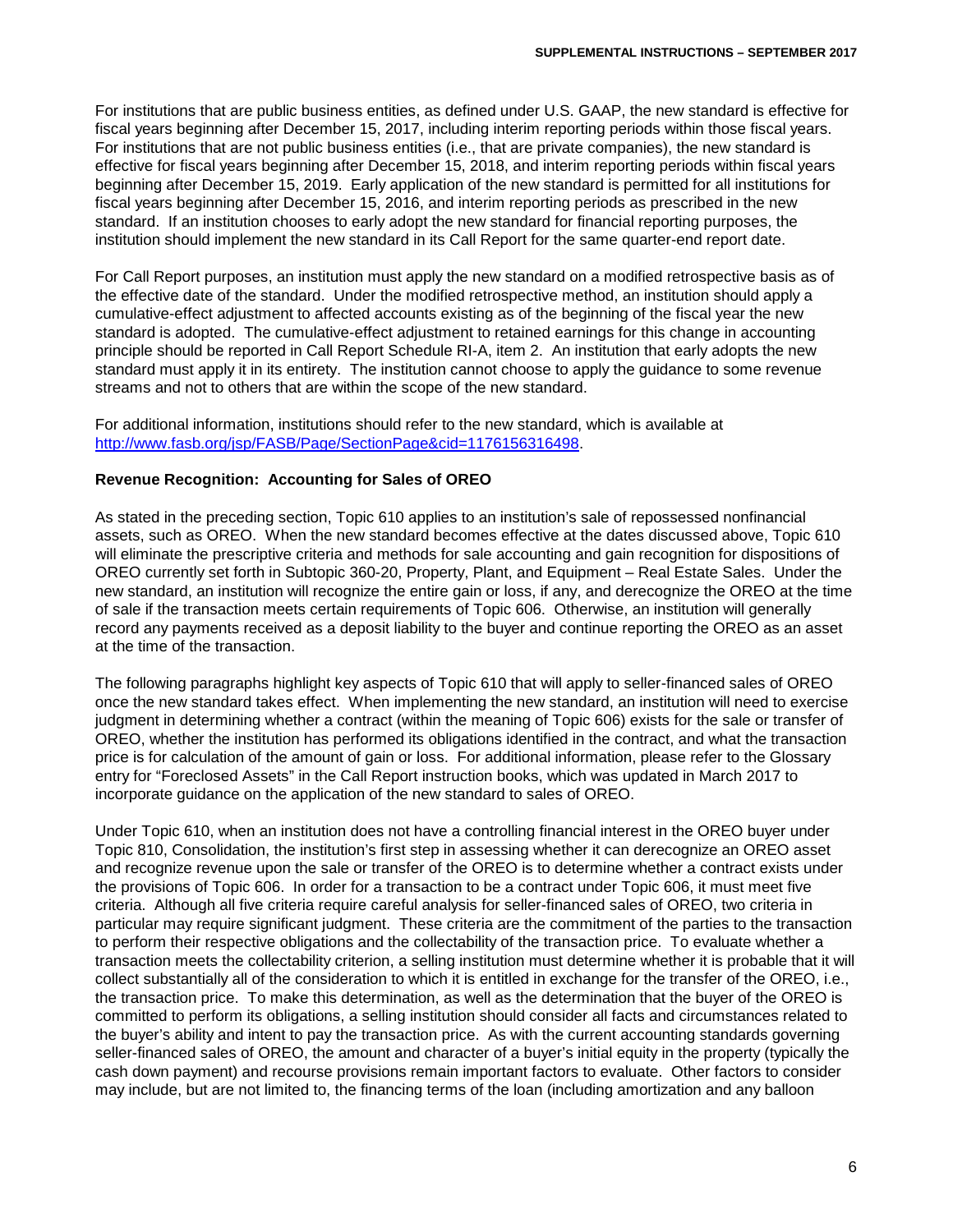payment), the credit standing of the buyer, the cash flow from the property, and the selling institution's continuing involvement with the property following the transaction.

If the five contract criteria in Topic 606 have not been met, the institution generally may not derecognize the OREO asset or recognize revenue (gain or loss) as an accounting sale has not occurred. In contrast, if an institution determines the contract criteria in Topic 606 have been met, it must then determine whether it has satisfied its performance obligations as identified in the contract by transferring control of the asset to the buyer, indicators of which are identified in the new standard. For seller-financed sales of OREO, the transfer of control generally occurs on the closing date of the sale when the institution obtains the right to receive payment for the property and transfers legal title to the buyer. However, an institution must consider all relevant facts and circumstances to determine whether control of the OREO has transferred.

When a contract exists and an institution has transferred control of the asset, the institution should derecognize the OREO asset and recognize a gain or loss for the difference between the transaction price and the carrying amount of the OREO asset. Generally, the transaction price in a sale of OREO will be the contract amount in the purchase/sale agreement, including for a seller-financed sale financed at market terms. However, the transaction price may differ from the amount stated in the contract due to the existence of off-market terms on the financing. In this situation, to determine the transaction price, the contract amount should be adjusted for the time value of money by using as the discount rate a market rate of interest considering the credit characteristics of the buyer and the terms of the financing.

As stated in the preceding section on the new revenue recognition accounting standard, for Call Report purposes, an institution must apply the new standard on a modified retrospective basis. To determine the cumulative-effect adjustment for the change in accounting for seller-financed OREO sales, an institution should measure the impact of applying Topic 610 to the outstanding seller-financed sales of OREO currently accounted for under Subtopic 360-20 using the installment, cost recovery, reduced-profit, or deposit method as of the beginning of the fiscal year the new standard is adopted. The cumulative-effect adjustment to retained earnings for this change in accounting principle should be reported in Call Report Schedule RI-A, item 2.

#### **Accounting for Leases**

In February 2016, the FASB issued ASU No. 2016-02, "Leases," which added ASC Topic 842, Leases. This guidance, once effective, supersedes ASC Topic 840, Leases.

Topic 842 does not fundamentally change lessor accounting; however, it aligns terminology between lessee and lessor accounting and brings key aspects of lessor accounting into alignment with the FASB's new revenue recognition guidance in Topic 606. As a result, the classification difference between direct financing leases and sales-type leases for lessors moves from a risk-and-rewards principle to a transfer of control principle. Additionally, there is no longer a distinction in the treatment of real estate and non-real estate leases by lessors.

The most significant change that Topic 842 makes is to lessee accounting. Under existing accounting standards, lessees recognize lease assets and lease liabilities on the balance sheet for capital leases, but do not recognize operating leases on the balance sheet. The lessee accounting model under Topic 842 retains the distinction between operating leases and capital leases, which the new standard labels finance leases. However, the new standard requires lessees to record a right-of-use (ROU) asset and a lease liability on the balance sheet for operating leases. (For finance leases, a lessee's lease asset also is designated an ROU asset.) In general, the new standard permits a lessee to make an accounting policy election to exempt leases with a term of one year or less at their commencement date from on-balance sheet recognition. The lease term generally includes the noncancellable period of a lease as well as purchase options and renewal options reasonably certain to be exercised by the lessee, renewal options controlled by the lessor, and any other economic incentive for the lessee to extend the lease. An economic incentive may include a related-party commitment. When preparing to implement Topic 842, lessees will need to analyze their existing lease contracts to determine the entries to record on adoption of this new standard.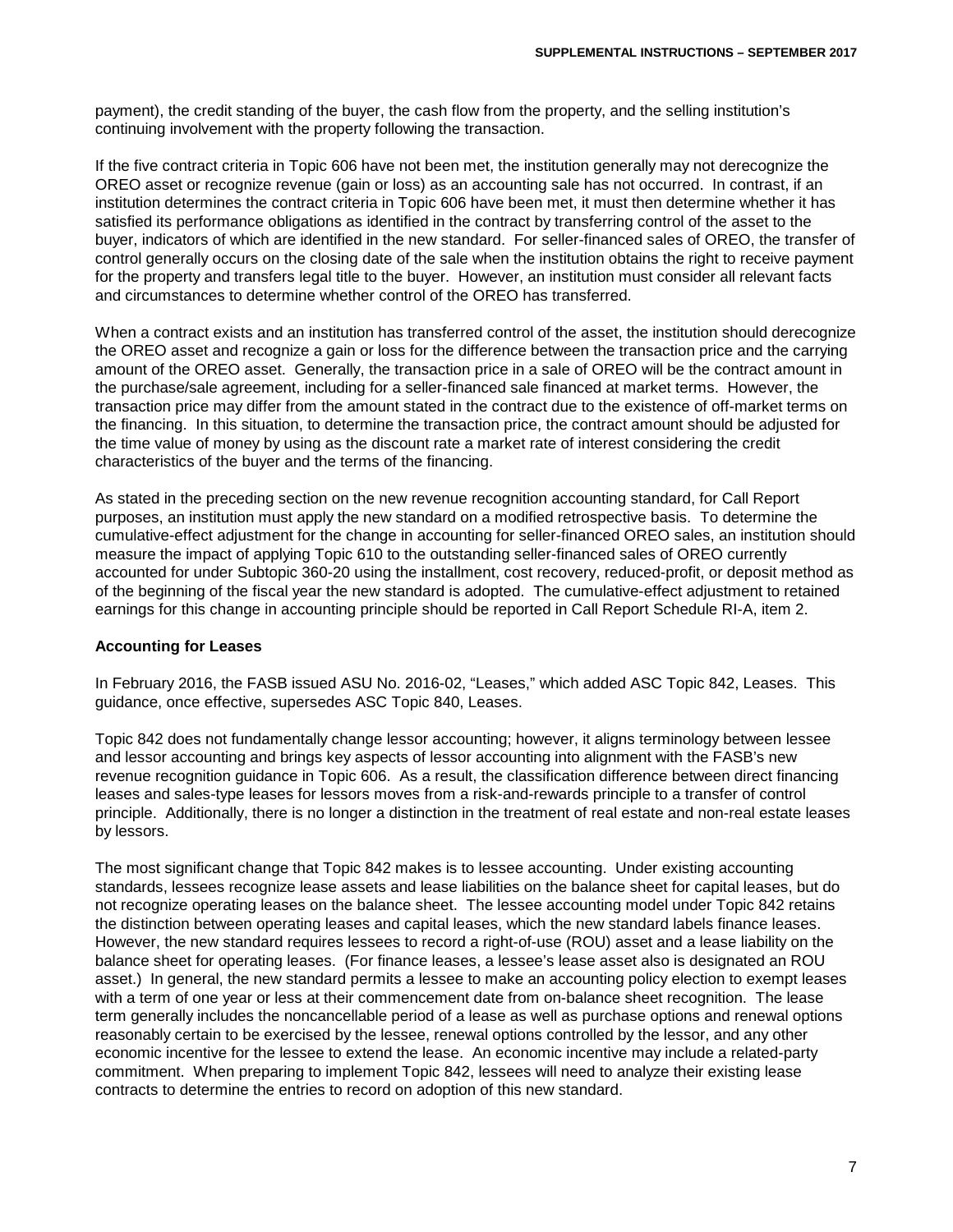For a sale-leaseback transaction to qualify for sales treatment, Topic 842 requires certain criteria within Topic 606 to be met. Topic 606 focuses on the transfer of control of the leased asset from the seller/lessee to the buyer/lessor. A sale-leaseback transaction that does not transfer control is accounted for as a financing arrangement. For a transaction currently accounted for as a sale-leaseback under existing U.S. GAAP, an entity is not required to reassess whether the transaction would have qualified as a sale and a leaseback under Topic 842 when it adopts the new standard.

Leases classified as leveraged leases prior to the adoption of Topic 842 may continue to be accounted for under Topic 840 unless subsequently modified. Topic 842 eliminates leveraged lease accounting for leases that commence after an institution adopts the new accounting standard.

For institutions that are public business entities, as defined under U.S. GAAP, ASU 2016-02 is effective for fiscal years beginning after December 15, 2018, including interim reporting periods within those fiscal years. For institutions that are not public business entities, the new standard is effective for fiscal years beginning after December 15, 2019, and interim reporting periods within fiscal years beginning after December 15, 2020. Early application of the new standard is permitted for all institutions. An institution that early adopts the new standard must apply it in its entirety to all lease-related transactions. If an institution chooses to early adopt the new standard for financial reporting purposes, the institution should implement the new standard in its Call Report for the same quarter-end report date.

For Call Report purposes, an institution must apply the new standard on a modified retrospective basis. Under the modified retrospective method, an institution should apply a cumulative-effect adjustment to affected accounts existing as of the beginning of the fiscal year the new standard is adopted. The cumulative-effect adjustment to retained earnings for this change in accounting principle should be reported in Schedule RI-A, item 2. The ROU asset recorded upon adoption should be reflected in Schedule RC, item 6, "Premises and fixed assets" and the related lease liability recorded upon adoption should be reflected in Schedule RC-M, item 5.b, "Other borrowings." These classifications are consistent with the current Call Report instructions for reporting a lessee's capital leases.

The agencies have received questions regarding how lessee institutions should treat ROU assets under the agencies' regulatory capital rules [\(12 CFR Part 3](https://www.ecfr.gov/cgi-bin/text-idx?SID=6a4386753d17214d1170526af6423e67&mc=true&node=pt12.1.3&rgn=div5) (OCC); [12 CFR Part 217](https://www.ecfr.gov/cgi-bin/text-idx?SID=6a4386753d17214d1170526af6423e67&mc=true&node=pt12.2.217&rgn=div5) (Board); and [12 CFR Part 324](https://www.ecfr.gov/cgi-bin/text-idx?SID=6a4386753d17214d1170526af6423e67&mc=true&node=pt12.5.324&rgn=div5) (FDIC)). Those rules require that most intangible assets be deducted from regulatory capital. However, some institutions are uncertain whether ROU assets are intangible assets. The agencies are clarifying that to the extent an ROU asset arises due to a lease of a tangible asset (e.g., building or equipment), the ROU asset should be treated as a tangible asset not subject to deduction from regulatory capital. An ROU asset not subject to deduction must be risk weighted at 100 percent under Section 32(l)(5) of the agencies' regulatory capital rules and included in a lessee institution's calculations of total risk-weighted assets. In addition, such an asset must be included in a lessee institution's total assets for leverage capital purposes. The agencies believe this treatment is consistent with the current treatment of capital leases under the rules, whereby a lessee's lease assets under capital leases of tangible assets are treated as tangible assets, receive a 100 percent risk weight, and are included in the leverage ratio denominator. This treatment is also consistent with the approach taken by the Basel Committee on Banking Supervision [\(https://www.bis.org/press/p170406a.htm\)](https://www.bis.org/press/p170406a.htm).

For additional information on ASU 2016-02, institutions should refer to the FASB's website at: [http://www.fasb.org/cs/ContentServer?c=FASBContent\\_C&pagename=FASB%2FFASBContent\\_C%2FComple](http://www.fasb.org/cs/ContentServer?c=FASBContent_C&pagename=FASB%2FFASBContent_C%2FCompletedProjectPage&cid=1176167904031) [tedProjectPage&cid=1176167904031,](http://www.fasb.org/cs/ContentServer?c=FASBContent_C&pagename=FASB%2FFASBContent_C%2FCompletedProjectPage&cid=1176167904031) which includes a link to the new accounting standard.

#### **Accounting for Measurement-Period Adjustments Related to a Business Combination**

In September 2015, the FASB issued ASU No. 2015-16, "Simplifying the Accounting for Measurement-Period Adjustments." Under ASC Topic 805, Business Combinations (formerly FASB Statement No. 141(R), "Business Combinations"), if the initial accounting for a business combination is incomplete by the end of the reporting period in which the combination occurs, the acquirer reports provisional amounts in its financial statements for the items for which the accounting is incomplete. During the measurement period, the acquirer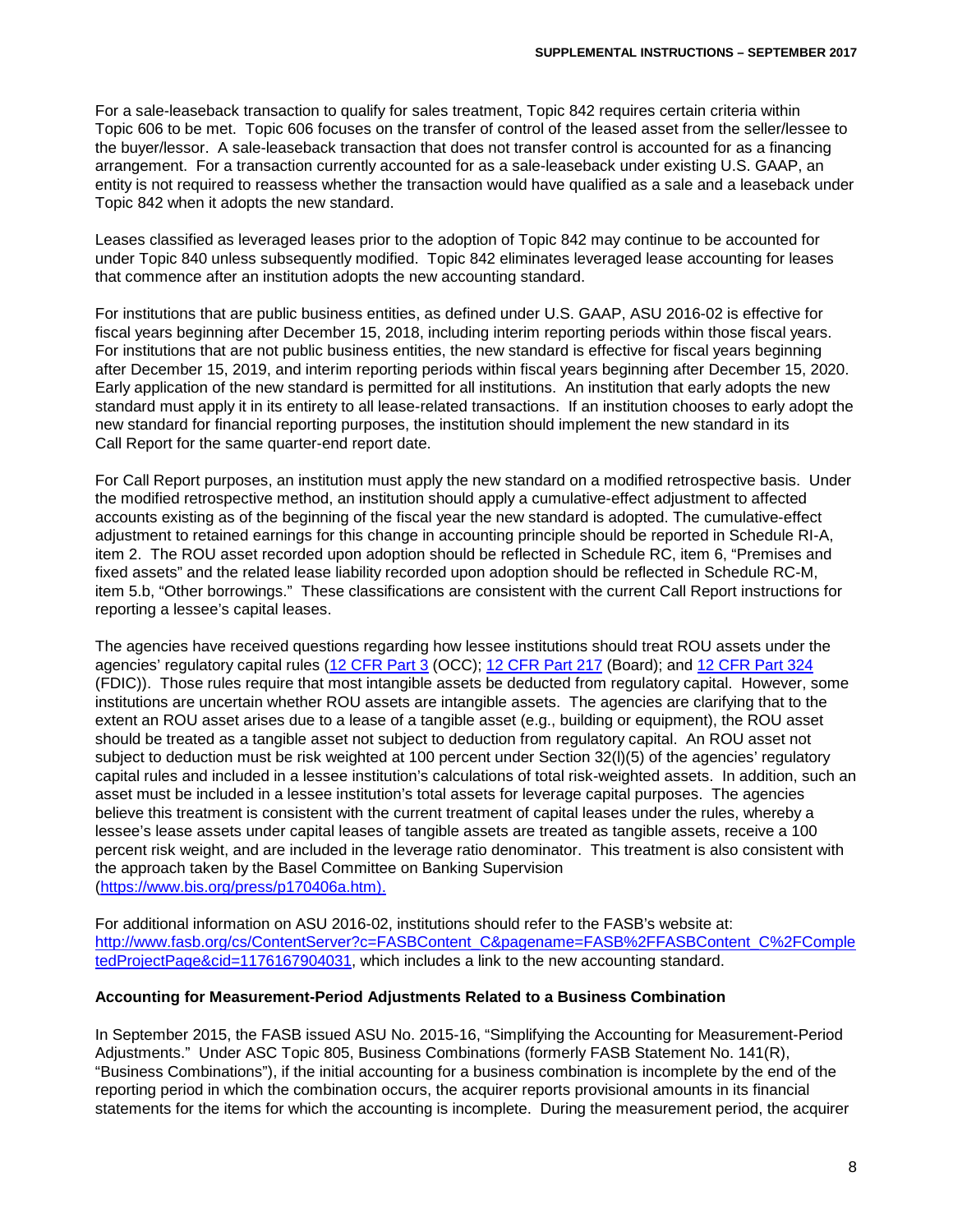is required to adjust the provisional amounts recognized at the acquisition date, with a corresponding adjustment to goodwill, to reflect new information obtained about facts and circumstances that existed as of the acquisition date that, if known, would have affected the measurement of the amounts recognized as of that date. At present under Topic 805, an acquirer is required to retrospectively adjust the provisional amounts recognized at the acquisition date to reflect the new information. To simplify the accounting for the adjustments made to provisional amounts, ASU 2015-16 eliminates the requirement to retrospectively account for the adjustments. Accordingly, the ASU amends Topic 805 to require an acquirer to recognize adjustments to provisional amounts that are identified during the measurement period in the reporting period in which adjustment amounts are determined. Under the ASU, the acquirer also must recognize in the financial statements for the same reporting period the effect on earnings, if any, resulting from the adjustments to the provisional amounts as if the accounting for the business combination had been completed as of the acquisition date.

In general, the measurement period in a business combination is the period after the acquisition date during which the acquirer may adjust provisional amounts reported for identifiable assets acquired, liabilities assumed, and consideration transferred for the acquiree for which the initial accounting for the business combination is incomplete at the end of the reporting period in which the combination occurs. Topic 805 provides additional guidance on the measurement period, which shall not exceed one year from the acquisition date, and adjustments to provisional amounts during this period.

For institutions that are public business entities, as defined under U.S. GAAP, ASU 2015-16 is effective for fiscal years, and interim periods within those fiscal years, beginning after December 15, 2015. For institutions that are not public business entities (i.e., that are private companies), the ASU is effective for fiscal years beginning after December 15, 2016, and interim periods within fiscal years beginning after December 15, 2017. The ASU's amendments to Topic 805 should be applied prospectively to adjustments to provisional amounts that occur after the effective date of the ASU. Thus, institutions with a calendar year fiscal year that are public business entities were required to apply the ASU to any adjustments to provisional amounts that occur after January 1, 2016, beginning with their Call Reports for March 31, 2016. Institutions with a calendar year fiscal year that are private companies must apply the ASU to any adjustments to provisional amounts that occur after January 1, 2017, beginning with their Call Reports for December 31, 2017. Early application of ASU 2015-16 is permitted in Call Reports that have not been submitted.

For additional information, institutions should refer to ASU 2015-16, which is available at [http://www.fasb.org/jsp/FASB/Document\\_C/DocumentPage?cid=1176166411212&acceptedDisclaimer=true.](http://www.fasb.org/jsp/FASB/Document_C/DocumentPage?cid=1176166411212&acceptedDisclaimer=true)

#### **Amending Previously Submitted Report Data**

Should your institution find that it needs to revise previously submitted Call Report data, please make the appropriate changes to the data, ensure that the revised data passes the FFIEC-published validation criteria, and submit the revised data file to the CDR using one of the two methods described in the banking agencies' FIL for the September 30, 2017, report date. For technical assistance with the submission of amendments to the CDR, please contact the CDR Help Desk by telephone at (888) CDR-3111, by fax at (703) 774-3946, or by e-mail at [CDR.Help@ffiec.gov.](mailto:CDR.Help@ffiec.gov)

#### **Other Reporting Matters**

For the following topics, institutions should continue to follow the guidance in the specified Call Report Supplemental Instructions:

- "Purchased" Loans Originated By Others Supplemental Instructions for September 30, 2015 [\(https://www.ffiec.gov/PDF/FFIEC\\_forms/FFIEC031\\_FFIEC041\\_suppinst\\_201509.pdf\)](https://www.ffiec.gov/PDF/FFIEC_forms/FFIEC031_FFIEC041_suppinst_201509.pdf)
- True-up Liability under an FDIC Loss-Sharing Agreement Supplemental Instructions for June 30, 2015 [\(https://www.ffiec.gov/PDF/FFIEC\\_forms/FFIEC031\\_FFIEC041\\_suppinst\\_201506.pdf\)](https://www.ffiec.gov/PDF/FFIEC_forms/FFIEC031_FFIEC041_suppinst_201506.pdf)